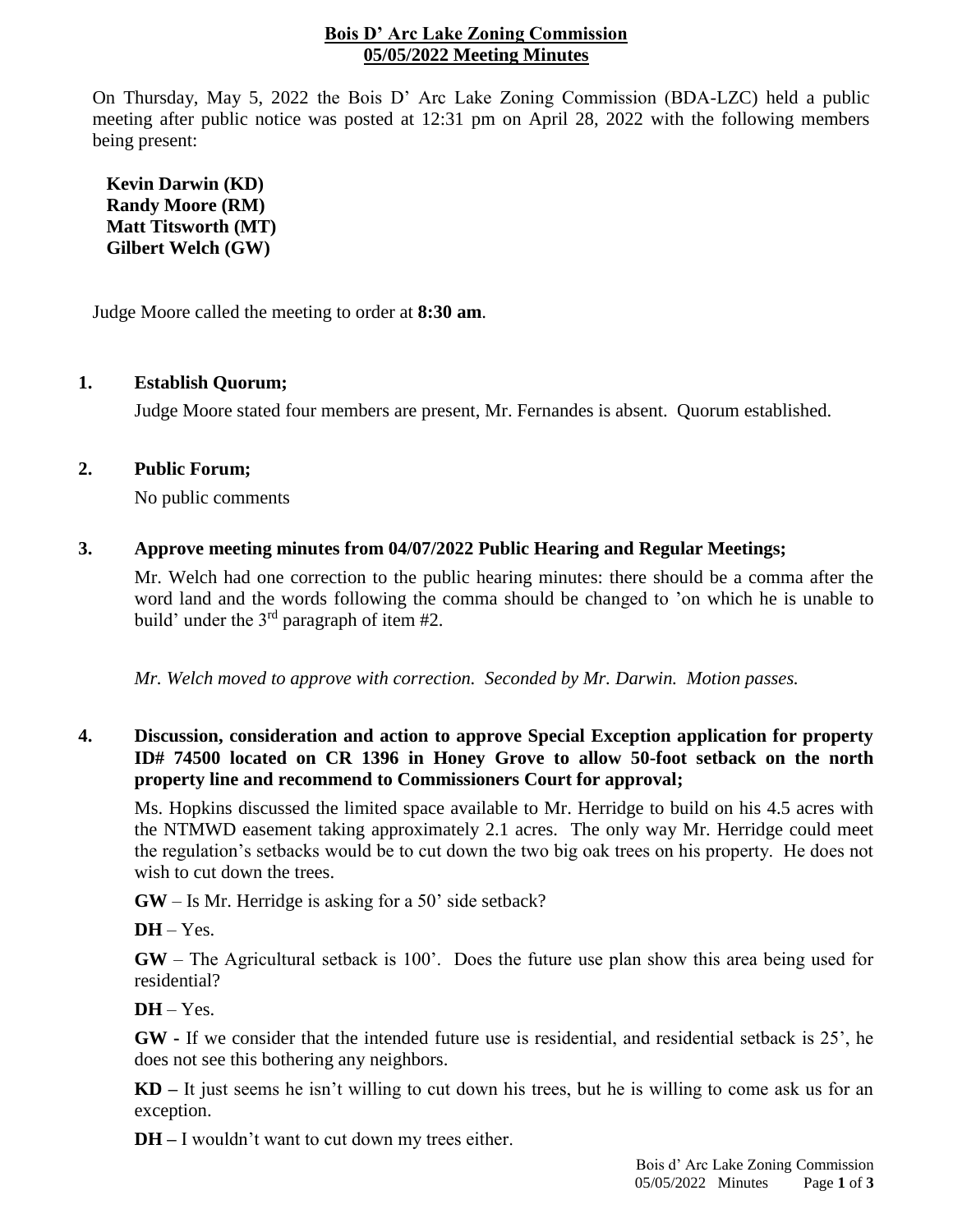**GW –** Agrees with Ms. Hopkins.

**MT** – Doesn't see a problem with a 50' side setback, but could it be 60' or 70'?

*Mr. Welch moved to recommend this Special Exception application to Commissioners Court for approval. Seconded by Mr. Titsworth. Motion passes.*

**5. Discussion, consideration and action to set a public hearing to hear comments regarding a Change in Zoning application for Property ID# 78349 on FM 897 and CR 2655; from Rural Estate Single-Family District (RE) to Retail and Commercial (R&C);**

**RM –** Mentioned that UTRWD has placed more residential and Retail/Commercial on the draft zoning plan than BDA Lake did.

**GW –** Thinks this property is relatively close to another R&C property.

*Mr. Darwin moved to set a public hearing on June 2, 2022 at 8:20 am. Seconded by Mr. Titsworth. Motion passes.*

# **6. Discussion, consideration and action regarding changes and/or modifications by landowners;**

Mr. Jim Richey, Owner and engineer for Richey Development Engineering, LLC, stated his company's intent is to develop 25 of their 101 acres on FM 1396 as Single Family Residential, but this is a triangular property which makes meeting the setbacks challenging. Mr. Richey stated the original plan was to develop 20 lots on 25 acres and change the zoning to Low Density.

Josh Eckel, also with Richey Development Engineering, LLC, stated the goal is to make these 25 acres a gated community with high end homes and full landscaping. The other 76 acres would be a retail and commercial area with a wedding venue, winery, pool, cabana, café boat slips, walking trail and more. Similar to a south of France look. They would also like to have a marina.

**RM** – Mentioned Mr. Richey would need to reach out to NTMWD regarding a marina as they own all of the property up to the water's edge.

**Jim** – Mentioned the reason they are here is to get a feel in regards to how the board may recommend for them to proceed. Do they recommend LD? Residential with a Special Exception?

**DH** –A zoning of LD states water must tie into a city sewage system. She is curious how special exception(s) for OSSF with a zoning of LD would work, or if a change in zoning with special exceptions regarding setbacks would be better.

**GW –** His personal opinion is to stick to the regulations already in place. He said it is not his intention to be mean, but the reason the developer wants the setbacks exempted is because they want to maximize lots. He pointed out, however, that the board is not in the business of maximizing lots, but of protecting the area. He is also concerned with the situation of parking if the setbacks are exempted.

**Josh** – Stated their goal is to maximize the view of the lake. They have retail & commercial zoning, but do not plan on building tall buildings that would block the view.

**Newt Cunningham –** This situation is a little more complex than "The Peninsula" was because of the overlap of commercial and residential.

**GW –** He admits he has an issue with mixing residential and commercial when it comes to other landowners.